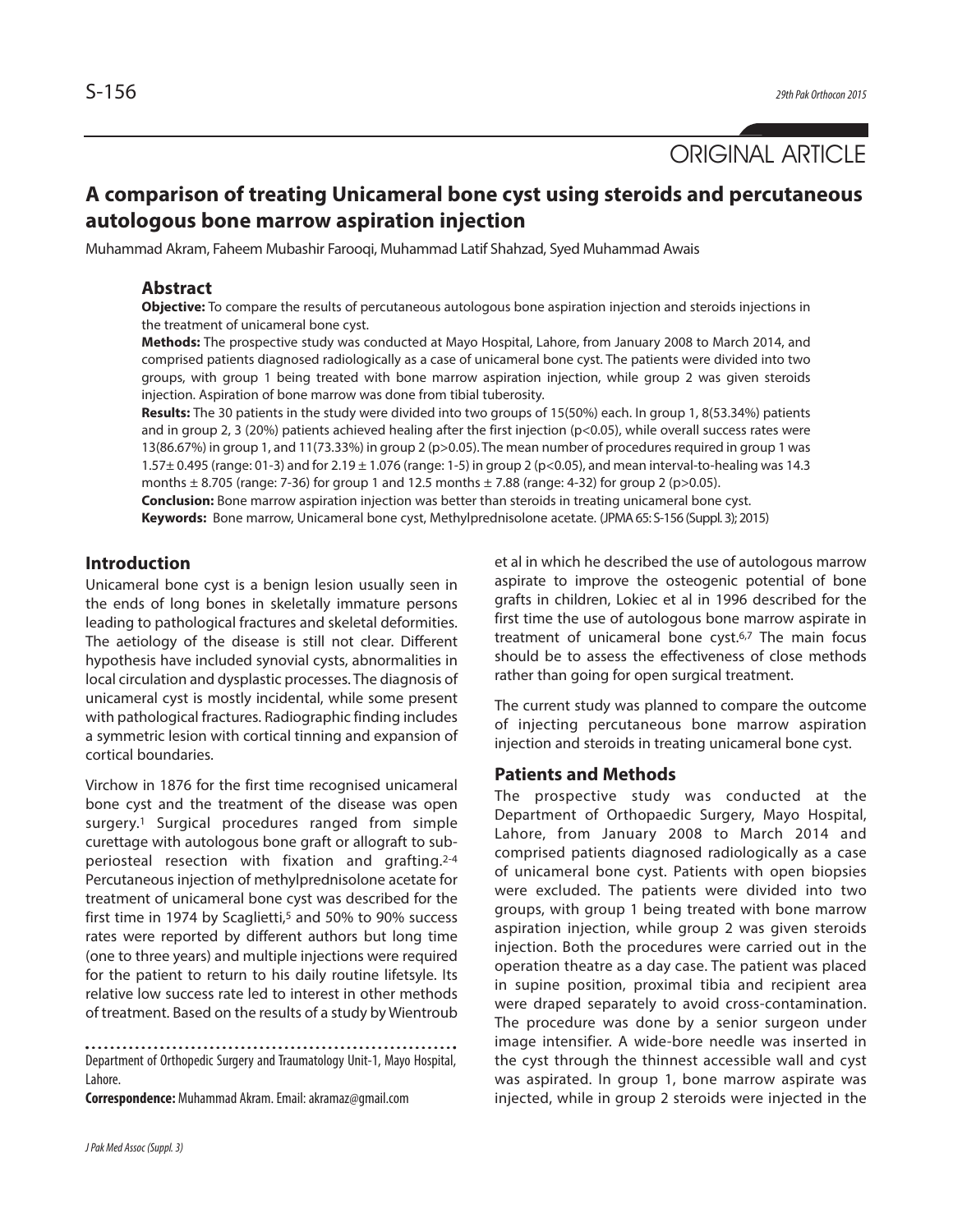cyst through the same needle. The dose of steroids was calculated by patient's body weight, and the amount of the marrow was determined by the size of the cyst on Xray, using the formula  $[\pi/6 \times \text{length x width x height}].$ <sup>8</sup> The autologous bone marrow was taken from tibial tuberosity using a K-wire and a blood transfusion set needle. A total of 20-40 ml of bone marrow aspirate was mostly used. Patients were advised to have complete rest for four weeks in case if the lesion was in the humerus, and for eight weeks in patients with lesion in tibia. X-rays were taken 3 months after the procedure and were repeated after every three months till the evidence of healing was observed. Once the evidence of healing taking place, the radiographs were repeated annually. Modified Neer's classification was used to evaluate the radiological changes (Table-1). 3,9,10

The procedure was considered successful if the cyst was completely healed or had healing in progress with a radiological defect as shown in Figure. When there was no evidence of healing six months after the initial procedure, the procedure was repeated. The results of both the groups were compared in terms of clinical symptoms, success rate, recurrence, number of procedures and time to healing. Additional factors, including age, gender, and location of cyst, were also assessed. Chi-square test was used to evaluate categorical variables and Student t-test for continuous variables. Three pathological fractures in the bone marrow group were excluded from statistical analysis. P<0.05 was considered significant.

#### **Results**

The 30 patients in the study were divided into two groups of 15(50%) each. Overall success rates were 13(86.67%) in group 1 and 11 (73.33%) in group 2 (p>0.05). In group 1, 8(53.34%) patients healed after the first injection (p<0.05), 5(33%) showed good response and only 2(13.3%) recurred; 1(6.6%) at 06 months and 1(6.6\$) after 14 months. In group 2, 3(20.0%) patients healed after the first injection, while 9(60%) showed good response, but 3(20.0%) required a second injection. The mean interval between the first injection and recurrence was 10.5±3.579 months (range: 2-15). A comparison was made between the groups in terms of age, gender or location of cyst as a healing factor, but none of these affected the success rates (Table-2).

Group 1 had 25 injections, while group 2 received 37 injections. The mean number of procedures required for bone marrow aspiration injection was 1.57±0.495 (range: 01-3) and for steroids was  $2.19\pm1.076$  (range: 1-5) (p<0.05). The mean interval-to-healing time was 14.3±8.70 months (range: 7-36) and 12.5±7.88 months (range: 4-32) for groups 1 and 2 respectively (p>0.05).

The male-to-female ratio in group 1 was 10:5, while it was 08:07 in group 2. The mean age was  $10.5\pm2.46$  (range: 2-12), while the mean follow-up was 3.7±1.207 years (range: 2-6). The proximal humerus was the most commonly affected in 20 (66.67%) cases, followed by proximal radius in 08(26.67%). The remaining 2(6.67%) cases had issues in proximal tibia. No difference was found between the

| <b>Classification</b> | <b>Description</b>                                                                                                                                                                       |  |  |  |  |
|-----------------------|------------------------------------------------------------------------------------------------------------------------------------------------------------------------------------------|--|--|--|--|
| Healed                | Cyst filled by new bone, with or without small radiolucent area(s) $<$ 01cm                                                                                                              |  |  |  |  |
| Healing with defects  | Radiolucent area(s) < 50% of the diameter of bone, with enough cortical thickness to prevent fracture                                                                                    |  |  |  |  |
| Persistent cyst       | Radiolucent area > 50% of diameter of the bone and with a thin cortical rim. No increase in the size of the cyst. Continued restriction of activity or repeated<br>treatment is required |  |  |  |  |
| Recurrent cyst        | Cyst reappeared in a previously obliterated area, or a residual radiolucent area has increased in size                                                                                   |  |  |  |  |

Table-1: Modified Neer Classification of radiological results.

Table-2: Comparison of successful results after failure of the initial procedure.

|                   | Steroids Group ( $n = 15$ ) |                      |         | Bone marrow group ( $n = 15$ ) |                  |              |
|-------------------|-----------------------------|----------------------|---------|--------------------------------|------------------|--------------|
|                   | Success ( $n = 03$ )        | Failure ( $n = 12$ ) | P value | Success ( $n = 08$ )           | Failure $(n=07)$ | P value      |
| Mean age          | 8.54                        | 10.93                | 0.78    | 11.4                           | 10.4             | 0.76         |
| Male female Ratio | 2:1                         | 6:6                  | 0.50    | 6:3                            | 4:2              | 0.92         |
| Active: latent    | 1:2                         | 4:8                  | 0.5     | 3:5                            | 4:3              | 1.00         |
| <b>Location</b>   |                             |                      |         |                                |                  |              |
| <b>Humerus</b>    | 02                          | 08                   | 0.25    | 04                             | 05               | 0.8          |
| Radius            | 0 <sup>1</sup>              | 03                   | 0.33    | 02                             | 0 <sup>1</sup>   | 0.2          |
| Tibia             |                             | 01                   |         | 0                              | $0^{\circ}$      | $\mathbf{0}$ |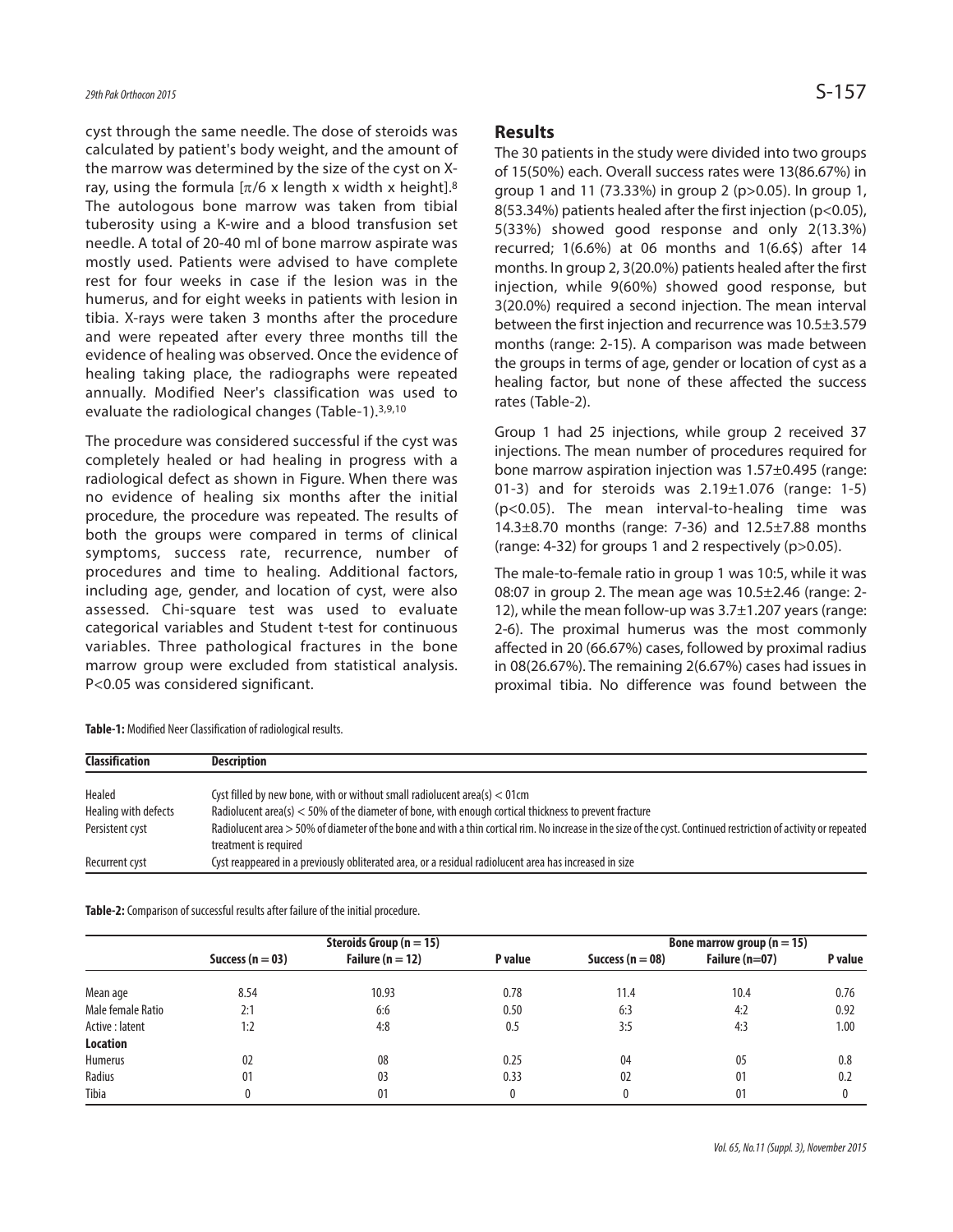

Figure: X-ray of a 11-year boy having unicameral bone cyst proximal humerus.

groups in demographic variables or duration of procedures (p>0.05).

# **Discussion**

The aetiology of unicameral bone cyst is still not much clear. Failure to reabsorb hematomas, <sup>11</sup> low-grade form of osteomyelitis, <sup>12</sup> defect in remodelling, <sup>13</sup> a true intraosseous synovial cyst, <sup>14</sup> degenerative phase of benign tumour,<sup>15,16</sup> and venous obstruction<sup>17</sup> are the different theories proposed to explain the aetiology of unicameral bone cyst. Cohen in 1970 proposed that the venous obstruction causes cyst formation by elevating intraosseous pressure. <sup>17</sup> Komiya et al. presumed that prostaglandin E2, interleukin-1β and gelatinase in cyst fluid promote bone resorption, and surmised that trepanation of a cyst reduces the internal pressure; removes bone resorptive factors and promotes venous recirculation. <sup>18</sup> Formation of these bone resorptive factors was effectively inhibited by injecting steroids, but this itself will not provide the bone forming potential. When venous recirculation is insufficient, a cyst cannot escape the osteoclastic pathway completely. However, reducing the internal pressure of the cyst and removing bone resorptive factors and owing the osteogenic potential of autologous bone marrow, its grafting with bone marrow aspirate might be effective in inducing successful bone formation. This osteogenic potential may explain the lower rate of recurrence.

Though no preferred treatment for unicameral bone cysts has been established, most authors<sup>6,19</sup> agree that open surgery cannot be justified as an initial approach. In the current study, the overall success rates in both the steroid and the autologous marrow groups were satisfactory after several procedures, but were less impressive after a single procedure, especially in the steroid group. Other studies have found that the healing response to steroid injection was unpredictable and usually incomplete. 9,10,20 Scaglietti et al. noted that a single injection was sufficient to heal a bone cyst in only 24% cases<sup>19</sup> and Campanacci et

surveillance should be maintained in those with risk factors even after the cyst has consolidated. Several other studies also suggested that repeated steroid injections may be needed to achieve adequate consolidation. 9,10,19,20 Autologous bone marrow grafting of unicameral bone cysts was introduced by Lokiec et al. in order to circumvent the repetition of steroid injections.[6] Although grafting does not completely prevent recurrence, but it has been reported that the healing rate

> Recently, demineralised bone matrix has been used in the treatment of unicameral bone cysts and has provided excellent results, inducing bone formation by osteoconduction. 23-25 A mixture of demineralised bone matrix and autologous bone marrow introduces osteoprogenitor cells as well as osteoconductivity and osteoinductivity.

after a single bone marrow graft is about 60%. 21,22

al. found recurrence, or no response, after the initial injection in 32% patients. <sup>9</sup> Capanna et al. thought that recurrence after steroid injection was associated with multiloculation, the size of the cyst and the age of the patient. <sup>10</sup> They recommended that close radiological

The study has its limitations as the number of patients enrolled was small, and thus the statistical power of the study was relatively weak. A larger study would provide more information.

# **Conclusion**

The use of both the steroids and bone marrow aspirate was effective in treating unicameral bone cyst, but bone marrow aspirate yielded better outcome in treating the disease.

# **Acknowledgment**

We are grateful to Mr. Ghias-ud-Din, General Secretary of the Society for Welfare of Orthopedically Disabled, for providing free medications for the needy patients, and to Mr. Mumtaz for typing the manuscript.

## **Reference**

- Virchow R. [On the formation of bony cysts.] [German] Berlin, Germany: Monatsber d Kgl Akad D Wissenschaften. Sitzung der Phisikalischen-mathemat Klasse vom; 1876. pp. 369-81.
- 2. Neer CS 2nd, Francis KC, Marcove RC, Terz J, Carbonara PN. Treatment of unicameral bone cyst: a follow-up study of one hundred seventy-five cases. J Bone Joint Surg Am 1966; 48: 731-45.
- 3. Spence KF Jr, Bright RW, Fitzgerald SP, Sell KW. Solitary unicameral bone cyst: treatment with freeze-dried crushed cortical-bone allograft: a review of one hundred and forty-four cases. J Bone Joint Surg Am 1976; 58: 636-41.
- 4. Fahey JJ, O'Brien ET. Subtotal resection and grafting in selected cases of solitary unicameral bone cyst. J Bone Joint Surg Am 1973; 55: 59-68.